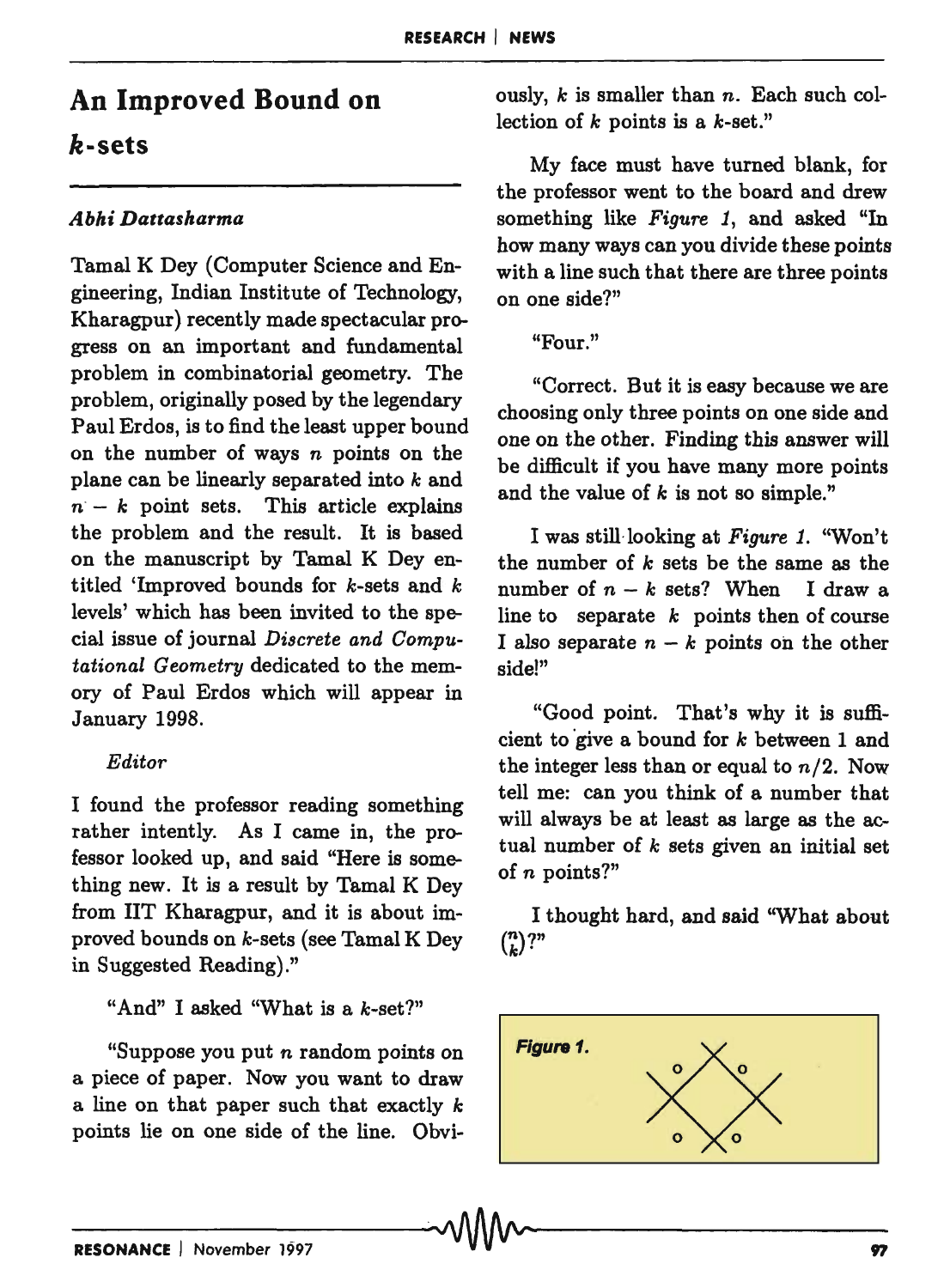"Exactly, but it's too big. That's where Tamal's work comes in. People knew from 1971 that a bound is given by  $O(n\sqrt{k})$ . but no one could improve on that. Then Tamal..." "Just a minute. What's this *O(xyz)1"* 

"It means that the number can't grow 'faster' than  $n\sqrt{k}$ . It can be at most a constant times  $n\sqrt{k}$  but not more than that."

"Oh, so any polynomial larger than  $n\sqrt{k}$  will be larger by an order of magnitude than the number, right?"

"Yes. So, Tamal improved on that and showed that it is at most  $O(nk^{1/3})$ . We don't know whether this is the final solution or this can be improved further, but this is the best so far."

"And how does he do that?"

"To understand his proof, we have to understand a few definitions first. Tamal actually proved the result based on those shown earlier by others. He put everything in a nice framework and finally got it. So we have to understand some basics."

"OK, let's try" I said.

The professor was visibly pleased. "Fine, let's begin. First, suppose there are several lines lying in a plane like this *(Figure*  2).



If you look at it, there are several levels there. For example, the part  $AB$  has no other line below it, so it is a part of the 0-level. Similarly  $BE$ . But  $CB$  and  $BD$ are parts of the 1-level as there is a line below each of them."

"There is nothing below *B"* , I protested.

"Right, but as you move along  $CB$  towards  $B$ , every point belongs to the 1-st level, so we take *B* also."

"OK."

"Thus we have all levels,  $0, 1, 2$ ... Also, whenever two lines intersect, they give rise to a vertex, like  $B$  and  $D$ . There are levels of vertices also ; for example, *B*  is at 0-level and  $D$  at 1-level."

"Right. Just similar to lines."

"Now suppose we-start moving on line 1 from  $A$  towards  $B$ . As we reach  $B$ , we reach the 1-level of lines, at a O-level vertex."

"Right."

"If you keep on moving, you reach  $D$ ; and that's a 2-level line and a 1-level vertex!"

"Do you mean that moving on lines will always reach the k-Ievel of line at a  $(k-1)$ -level vertex?"

"Exactly!! Now after reaching the klevel, if you immediately turn right, and keep on moving, turning right every time you hit a  $(k - 1)$ -level vertex, you get a chain that is concave, i.e. bent at the top and going down on both sides. For exam-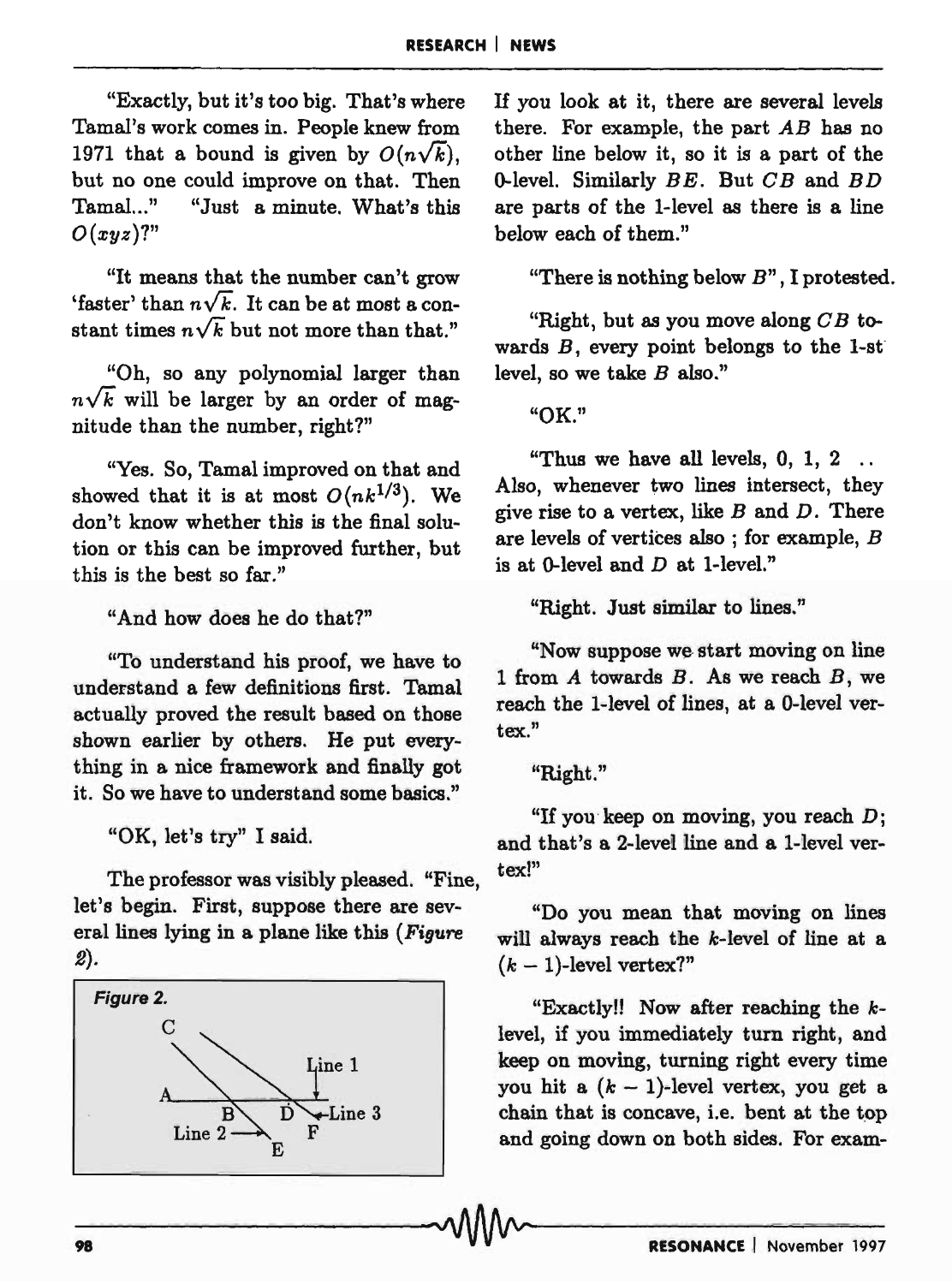

pIe, the line segment which contains *AB*  and the line segment containing *BE* combined together form a concave chain."

### "Right."

"So now let's see how Tamal proved it. He forms a graph whose vertices are those *n* points, and the edges are such that if you extend an edge on both sides to infinity, i.e., make it a line instead of a line segment, then there are exactly  $(k-1)$  points below it *(Figure* 3). *C* and *D* are below *AB* extended and *A* and *C* are below *B D*  extended.

Now, there is a trick by which you can convert a point to a line and a line to a point maintaining their relative positions. This is duality of point and lines."

#### "How?"

"Well, suppose the line  $l$  is  $ax + b$ . Then convert it to a point  $l^*$  given by  $(-a, b)$ . And suppose the point p is  $(c, d)$ . Then convert that to a line *p\** given by  $-cx + d$ . *(Figure 4).*"





"So  $p$  lies above, on or below  $l$  implies that *1\** lies above, on or below *p\*!"* 

"Correct. So in Tamal's construction, if you use this trick the edges become points and the vertices become lines. So if two edges cross in the original graph, then in the dual figure they will look like this *(Figure 5)."* 

"Yes. The two edges *pq* and *rs* become the points *A* and *B,* and the lines crossing at *A* are actually *p\** and *q\*.* Similarly lines crossing at B are  $r^*$  and  $s^*$ ; and thus  $z^*$ is the line joining *A* and *B."* 

"Beautiful. So *AB* is just touching the concave chain whose peak is at *A* as well as the concave chain whose peak is at  $B$ *(Figure 5A).* Now if you take two such concave chains, how many tangents can you draw which touch both chains?"

This time, for a change, I drew a figure *(Figure* 6). "Every tangent touches both chains. So as in *Figure* 6, suppose concave chain 1 touches both the tangents. Now no matter where concave chain 2 touches tangent 1, it has to intersect concave chain 1 at least twice to reach and touch tangent 2. Therefore each chain will definitely cut the other at least once before every touchthat means that the number of such tan that means that the number of such tan-<br>RESONANCE | November 1997 v V V V V v 99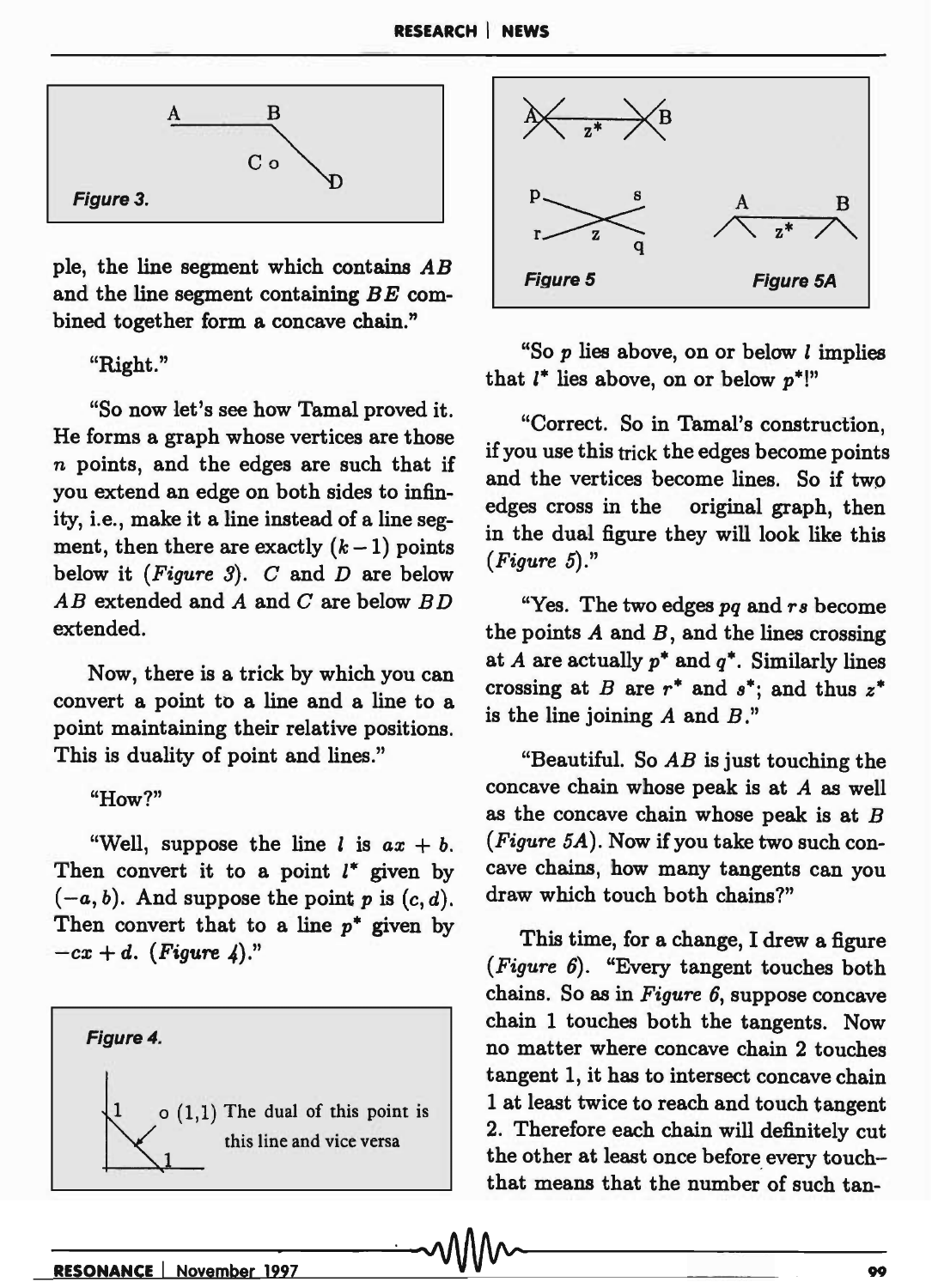

gents can't be larger than the number of crossings of the chains."

"Excellent. Now in the graph, if you take all pairs of edges, then every crossing leads to one tangent in the dual as in *Figure 5*; and, the number of tangents is at most equal to the number of crossings between concave chains."

"Right."

"And, whenever concave chains cut each other, they generate a vertex."

### "Yes."

"And the way we constructed the graph, the maximum level of vertices we have is  $k - 1.$ "

"Right because we started with edges such that they have exactly  $(k-1)$  vertices below them, which means when we apply duality, we get points with exactly  $(k - 1)$ lines below them."

"So the total number of vertices, from level 0 to  $k-1$ , bounds the number of concave chain crossings. This sum was shown

to be  $O(nk)$  in 1986 (see Alon and Györi in Suggested Reading). There is a very simple argument for it. There are only klevels in the dual graph. Therefore, there are *k* concave chains. Each one of the n lines can cut each one of these chains at most twice. Thus the maximum number of such intersections is at most *2nk,* which is *O(nk)."* 

"But how does it lead to Tamal's result?"

"Another result says that the number of  $k$ -sets is of the order of  $k$ -level vertices (see EdeIsbrunner in Suggested Reading). In the graph, as you have just said, the number of edges is equal to the number of  $(k - 1)$ -level vertices. It was known from 1982 that 1n a graph, with *n* vertices and t edges, that is drawn on the plane, there are at least  $ct^3/n^2$  crossings among the edges where e is a constant (see Ajtai and others in Suggested Reading). In our case t is the number of  $(k - 1)$ -level vertices."

"Yes! So c times the number of  $(k -$ 1)-level vertices cubed divided by  $n^2$  is less than or equal to some constant times  $nk$ , which means that the number of  $(k-$ 1 )-level vertices is less than or equal to some constant times  $nk^{1/3}$ . That means for k-Ievel vertices, the number is a constant times  $n(k + 1)^{1/3}$ , but that is just  $O(nk^{1/3})$ . Hey, that's neat!"

"Parfait!! So the final result is  $O(nk^{1/3})$ . Actually, Tamal goes beyond this and shows other results, but I think this is the major contribution. "